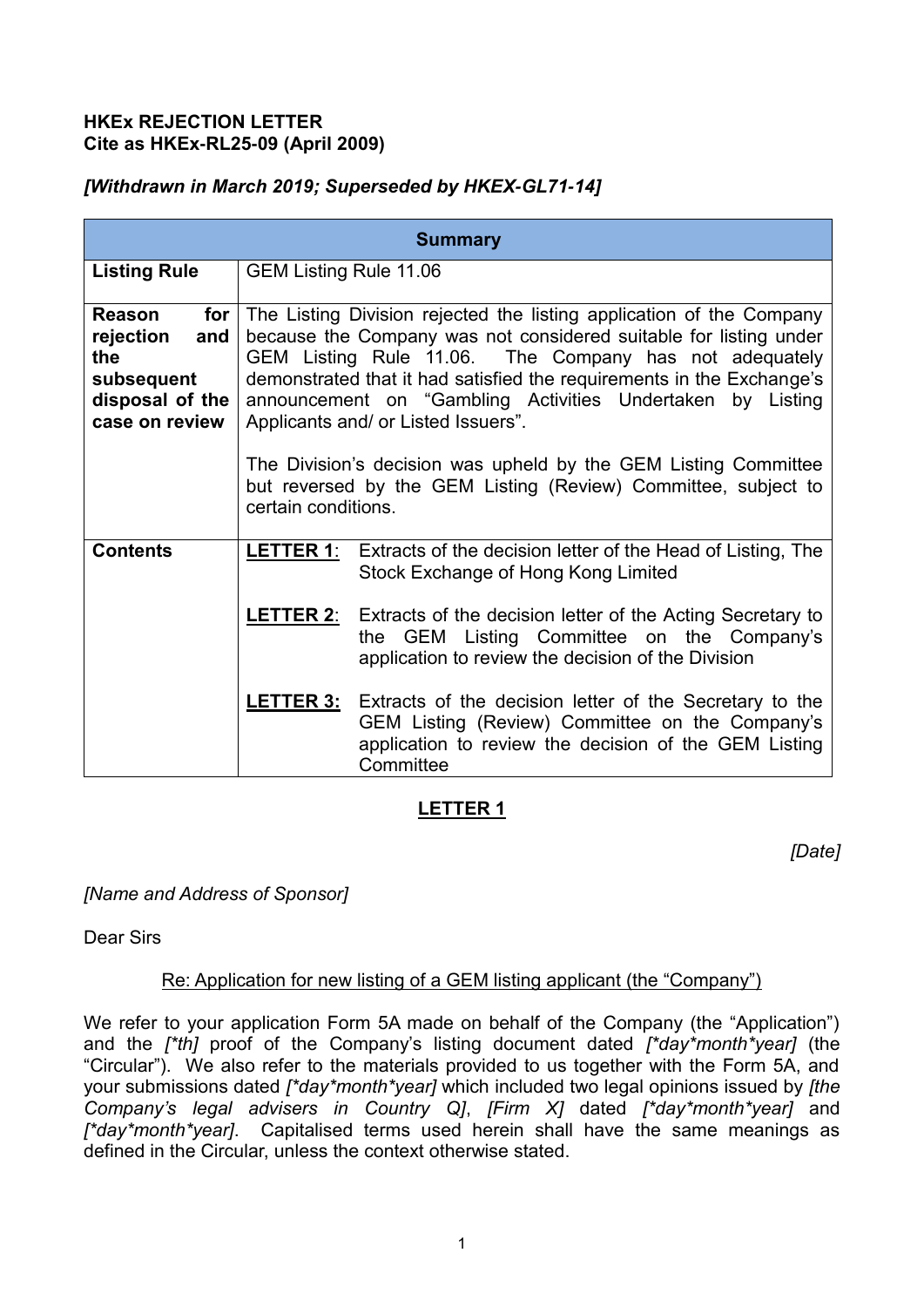### **Background**

The Company had entered into an acquisition agreement with its controlling shareholder, *[CS Co]*, to acquire interests in a *[resort]* business (the "Resort") in *[Country Q]* and an investment company. A portion of the premises in the Resort has been leased to *[Gambling Co]*. The acquisition constitutes a very substantial acquisition of the Company pursuant to the GEM Listing Rules and is treated as a new listing under GEM Listing Rule 19.54.

On *[\*day\*month\*year]*, *[Subsidiary X]*, a subsidiary company of *[CS Co]*, entered into an agreement with *[Gambling Co]* in relation to a marketing program (the "Marketing Agreement"). Under the Marketing Agreement, *[Subsidiary X]* will bring in punters to *[Country Q]* to gamble in the foreign area of the Resort's casino (the "Foreign Area") with exclusive right granted by *[Gambling Co]*. *[Subsidiary X]* will, among other things, pay *[Gambling Co]* pro-rated daily rate per table to be operated at the Foreign Area, and bear entirely the profit and loss of the Foreign Area.

Based on the information disclosed in Appendix "Business of the Acquired Group" of the Circular, *[the rental]* income received from *[Gambling Co]* represented approximately 90% of the Resort's total annual revenue for the year ended 31 December *[200X]*.

The Sponsor takes the view that the principal activity of the acquired business is resort operation and the Company does not and will not operate any casino in *[Country Q]*. It is submitted that the relationship between the Company and *[Gambling Co]* is limited to that of lessor/lessee only.

[*Subsidiary* X] was included as part of the acquisition under the Company's initial proposal, but was subsequently excluded. *[Portion of the Letter Purposely Omitted]* 

#### *[Gambling Co]*

*[Gambling Co]* is a corporation wholly-owned and controlled by the *[Country Q]*  government. As stated in the law creating *[Gambling Co]* (the "Charter"), it has been given the legislative franchise to operate and maintain gambling operations in *[Country Q]*, and is the only body authorised for the operation of gambling casinos in *[Country Q]*. All financial arrangements and agreements entered into by *[Gambling Co]* with other third parties are subject to review by the independent auditing authority of *[Country Q]* government, *[Audit Commission]*.

*[Gambling Co]* may enter into operating or management contracts with any registered and accredited company or qualified person possessing the knowledge, skill, expertise and facilities to ensure the efficient operation of gambling casinos. In its legal opinion dated *[\*day\*month\*year]*, *[Firm X]* stated that this is the only type of arrangement that is expressly allowed under the Charter to enable private entities other than *[Gambling Co]* to carry on a gambling business in *[Country Q]*. Under such operating and management contracts, the service fee that may be retained by those private entities shall not exceed 10% of the gross income, or a fixed monthly rental determined in a public bidding.

According to *[Firm X]*'s opinion, an entity with 40% or more foreign ownership is not allowed to be a party to the operating and management contracts under the Foreign Investments Act of *[Country Q]*.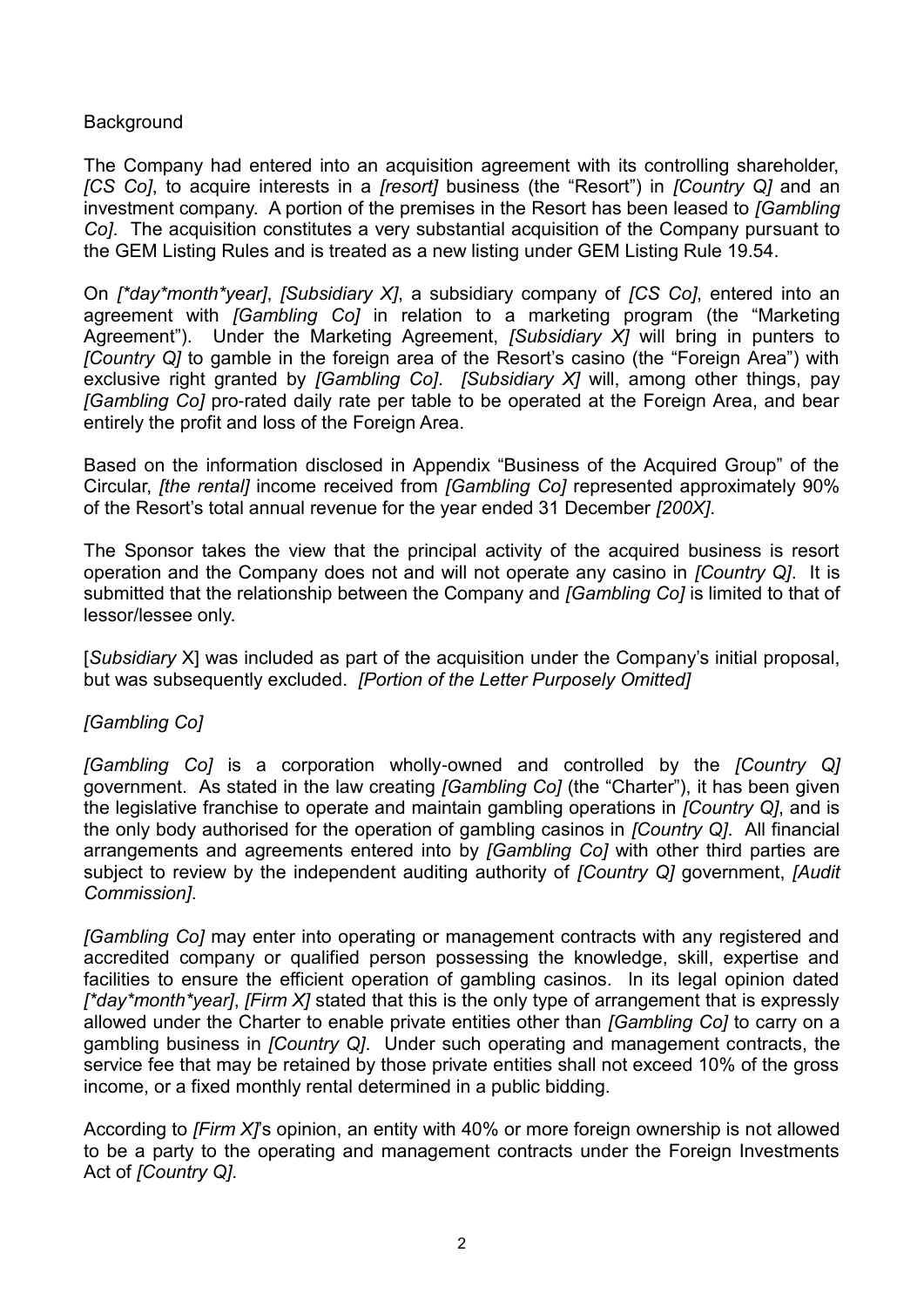The Charter does not provide for the procedure for the application, renewal, revocation of contracts for the management or operation of casinos. It does not provide regulatory powers such as supervision and surveillance powers, nor authorise *[Gambling Co]* to deal with application for operating gambling companies in *[Country Q]*. It merely provides that all persons primarily engaged in gambling, together with their allied business, with contract or franchise from *[Gambling Co]*, shall register and affiliate their businesses with *[Gambling Co]*. *[Gambling Co]* is mandated to issue the corresponding certificates of affiliation. The certificate of affiliation is used by *[Gambling Co]*-affiliated companies to avail of tax incentives under the Charter.

## **Applicable GEM Listing Rules**

*[Portion of the Letter Purposely Omitted]* The Exchange's announcement on "*Gambling Activities Undertaken by Listing Applicants and/or Listed Issuers*" (the "Exchange's Announcement") provides that it would not be viewed as contrary to public interest for a listing applicant or listed issuer to be involved in the operation of gambling activities which:

- are not unlawful under the Gambling Ordinance, i.e. the gambling activities take place outside Hong Kong and the bookmaking transactions and the parties to the transactions are outside Hong Kong; and
- does not violate any applicable laws in the areas where such activities operate.

Should the operation of such operation of such gambling activities (i) fail to comply with the applicable laws in the areas where such activities operate; and/or (ii) contravene the Gambling Ordinance, the issuer or its business may be considered unsuitable for listing under GEM Listing Rule 11.06.

To comply with the Exchange's Announcement, new listing applicants are expected to use their best endeavours to ensure that the operation of the gambling activities will comply with the applicable laws in the areas where such activities take place and not contravene the Gambling Ordinance of Hong Kong. In vetting new listing applications, the Listing Division ordinarily expects that a listing applicant:

- will operate in a jurisdiction with an established licensing regime for gambling businesses and will be properly licensed or exempt from licensing requirements; and
- will be able to provide evidence, in the form of independent third party verification, to the effect that the activity is being carried out under the express authority of the relevant government.

GEM Listing Rule 11.06 requires that both the Company and its business must, in the opinion of the Exchange, be suitable for listing.

#### **Issues**

In light of the requirements of the Exchange's Announcement and based on the facts and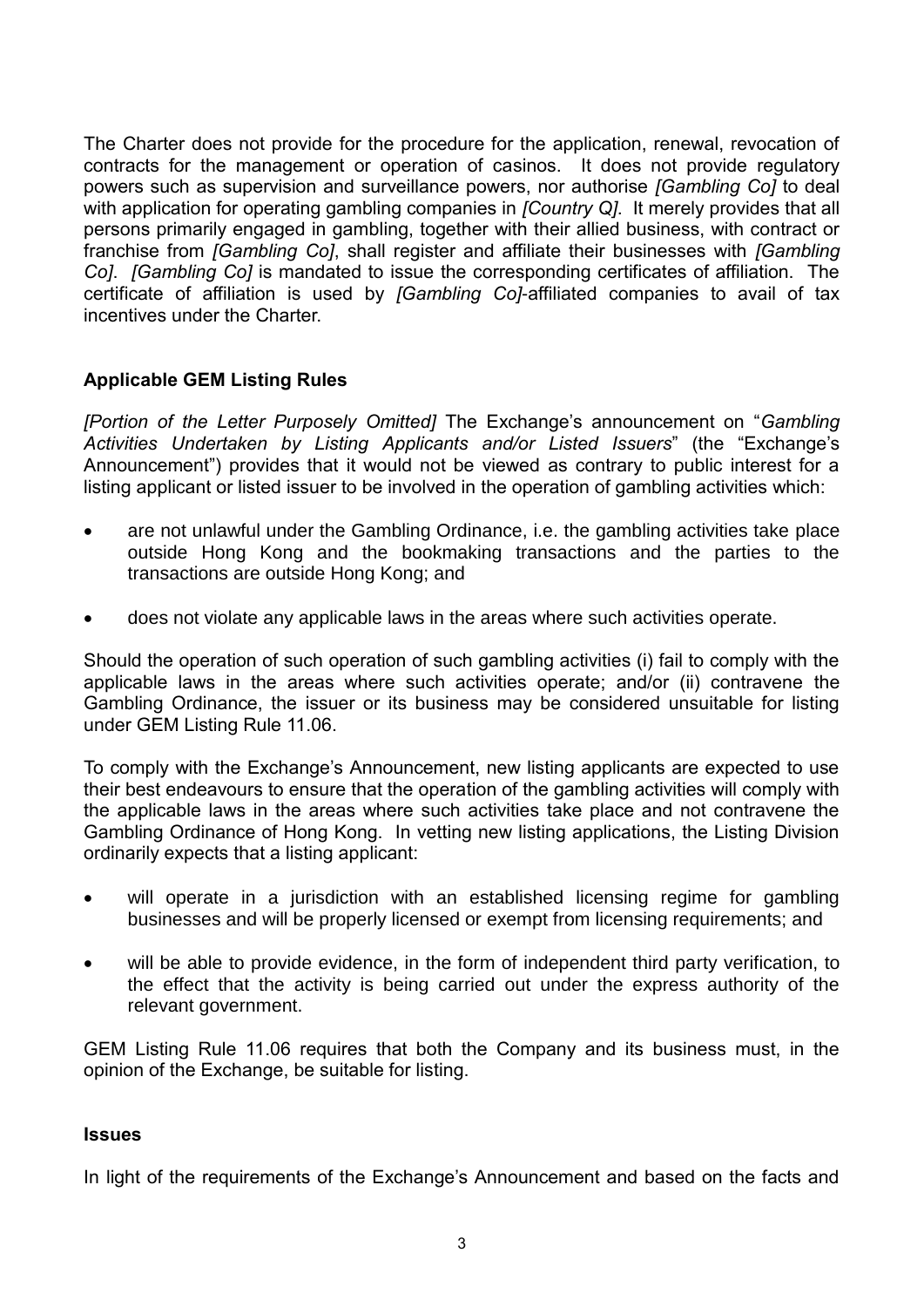circumstances of the Application, the Listing Division has reviewed:

- whether the Exchange's Announcement applies to the Company, given the fact that a portion of the gambling activities expected to take place at the Company's resort facilities will be undertaken by *[Subsidiary X]*, a subsidiary of the Company's controlling shareholder, and the Company will hold an option to acquire *[Subsidiary X]*; and
- assuming the Exchange's Announcement applies to the Company, whether:
	- (a) the Company has established that *[Country Q]* has an established licensing regime governing gambling businesses; and
	- (b) the Company holds, or has caused to be held, directly or indirectly, all licenses required under the applicable laws of *[Country Q]*, or is otherwise exempt from such licensing requirements.

## **The Listing Division's Analysis**

### *Application of the Exchange's Announcement*

Having considered the circumstances of the Application, including the fact that 90% of revenue is expected to be generated from gambling activities, the controlling shareholder will be a significant participant in those activities through *[Subsidiary X]* and the Company will hold an option to acquire *[Subsidiary X]*, the Listing Division takes the view that a reasonable investor would view the casino business, and in particular, the prospect that it might be injected into the Company, as the Company's business operations. For this reason, the Listing Division considers the Company should not be viewed as just a resort operator but should be seen as a company directly or indirectly involved in gambling activities, and thus subject to the requirements of the Exchange's Announcement.

#### *Whether the Company has established that [Country Q] has an established licensing regime governing gambling businesses*

Based on the submissions received by the Listing Division to date, it is clear to the Listing Division that there is no authority in *[Country Q]* charged with specific responsibility for the supervision and inspection of gambling operations. Under the Charter, *[Gambling Co]* is the sole entity that has been given the exclusive right and legislative franchise to operate and maintain gambling casinos in *[Country Q]*. The Listing Division is of the view that *[Gambling Co]*'s ability to appoint companies to conduct gambling operations is more in the nature of franchising than licensing.

While this may be a legitimate policy choice appropriately made by the *[Country Q]*  government, in our view it is inconsistent with the expectations of the Listing Committee underlying the Exchange's Announcement.

The Listing Division recognises that *[Country Q]*'s Audit Commission has some responsibility for reviewing the operations of *[Gambling Co]*; however, in our view, based on the materials submitted, this review power does not constitute supervision of the type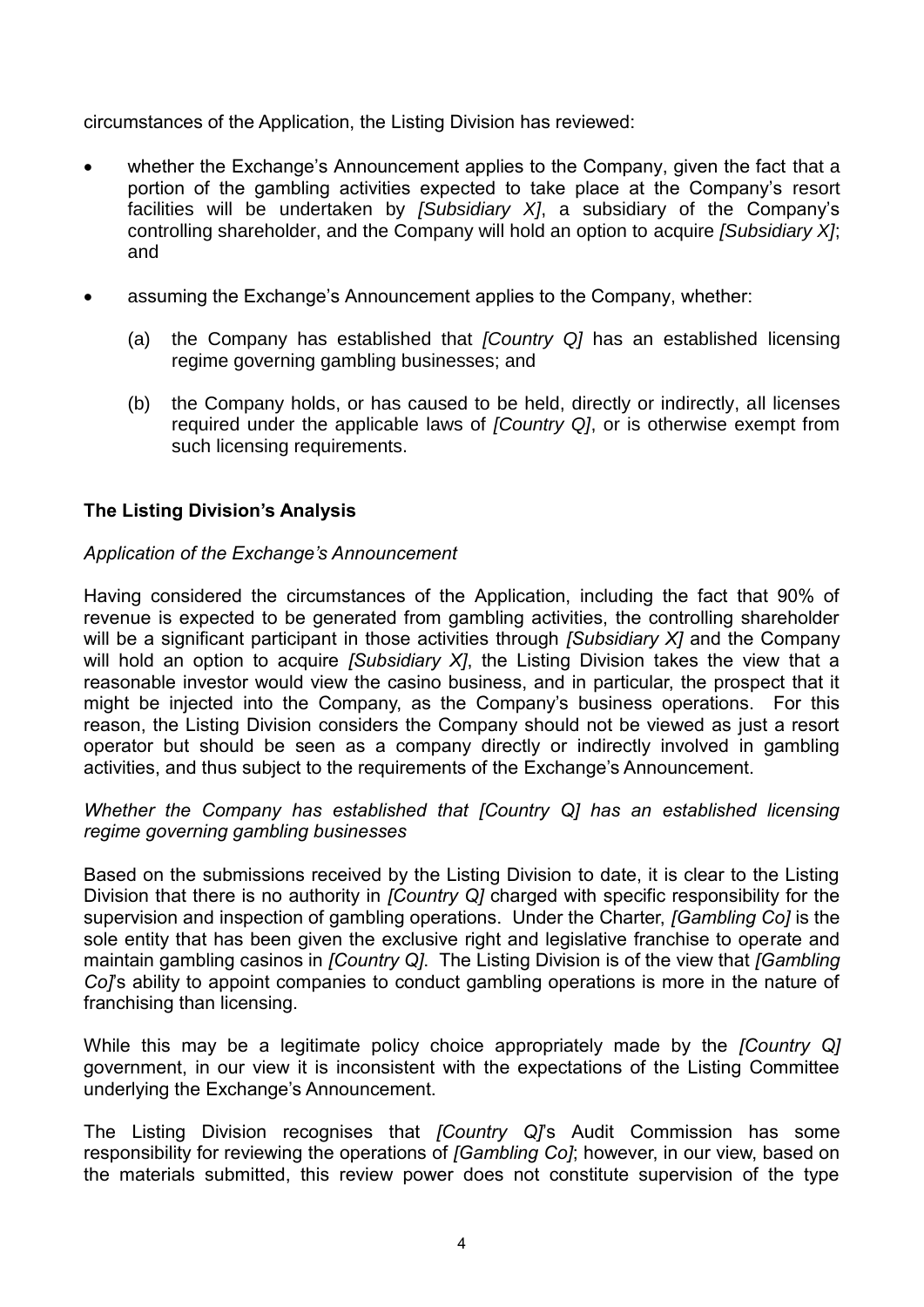ordinarily expected when considering whether the requirements of the Exchange's Announcement are met.

*Whether the Company holds, or has caused to be held, all applicable licences in [Country Q]*

Given that the Company has failed to establish that *[Country Q]* has an established licensing regime governing gambling businesses, the Listing Division considers that the Company has also failed to establish that it holds, or has caused to be held, directly or indirectly, all licenses required under the applicable laws of *[Country Q]*, or is otherwise exempt from such licensing requirements.

### **The Conclusion**

Based on the above and having considered the documents and information submitted, the Listing Division is of the view that the Company has not adequately demonstrated that it has satisfied the requirements as set out in the Exchange's Announcement. On this basis, the Listing Division has concluded that the Company is not suitable for listing and has therefore determined to reject the Application.

### **Right to Be Reviewed By The Listing Committee**

Pursuant to GEM Listing [Rule 4.05,](http://en-rules.hkex.com.hk/en/display/display.html?rbid=4476&element_id=206) the Company has the right to have this decision reviewed by the Listing Committee. As contemplated by GEM Listing [Rule 4.08,](http://en-rules.hkex.com.hk/en/display/display.html?rbid=4476&element_id=212) any such appeal is required to be filed within 7 business days of the receipt of this letter, or of the reasoned decision if one is requested.

[Portion of Letter Purposely Omitted] Yours faithfully,

For and on behalf of The Stock Exchange of Hong Kong Limited

*[Signed]*

Head of Listing

\*\*\*\*\*\*\*\*\*\*\*\*\*\*\*\*\*\*\*\*\*\*\*\*\*\*\*\*\*\*\*\*\*\*\*\*\*\*\*\*\*\*\*\*\*\*\*\*\*\*\*\*\*\*\*\*\*\*\*\*\*\*\*\*\*\*\*\*\*\*\*\*\*\*\*\*

## **LETTER 2**

*[Date]*

*[Name and Address of Sponsor]*

Dear Sirs,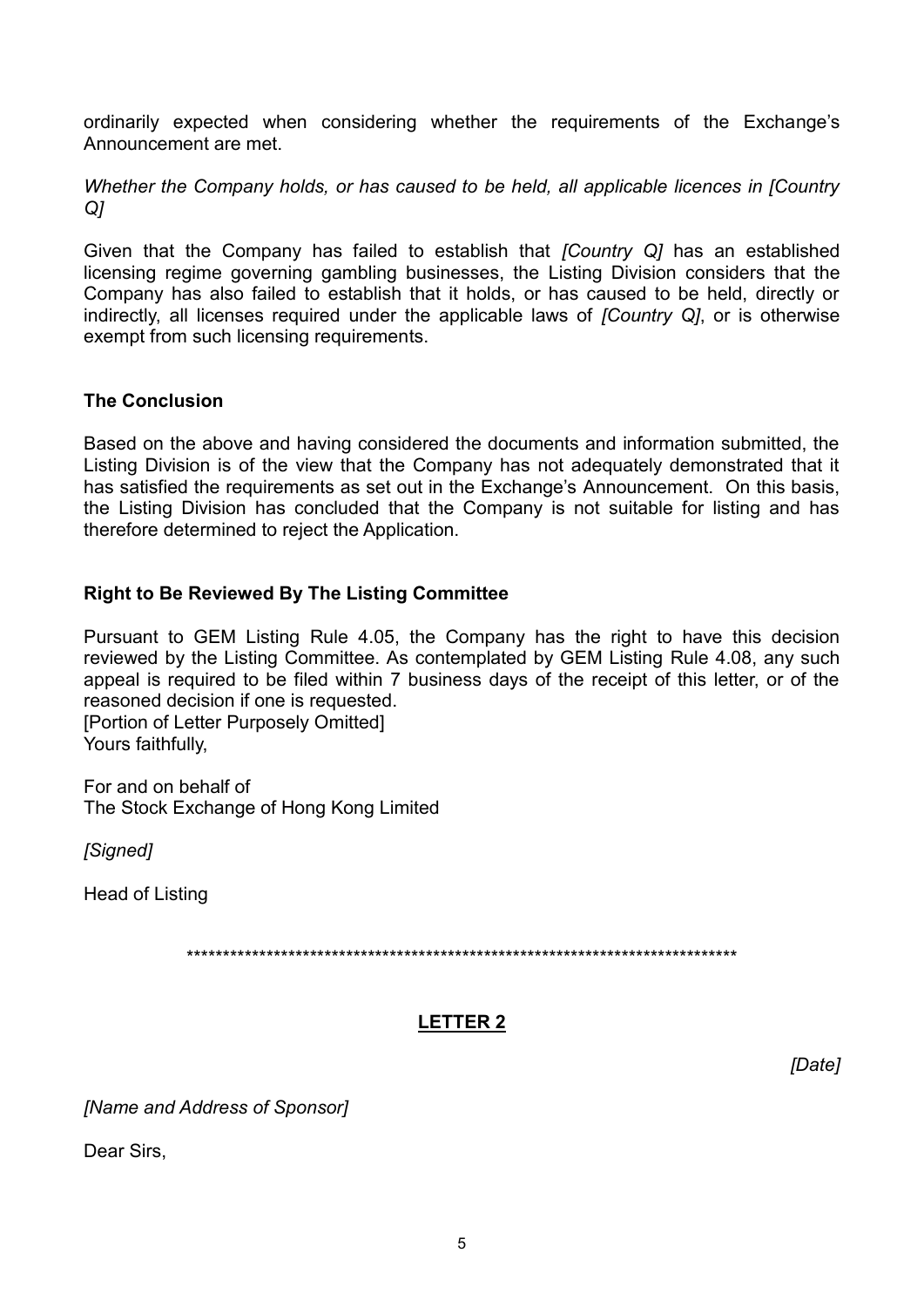#### Re: Review Hearing of the GEM Listing Committee (the "Review Hearing") regarding the Company Date of the Review Hearing: *[\* day\* month \* year]*

On *[\*day\*month\*year]*, the GEM Listing Committee of The Stock Exchange of Hong Kong Limited conducted a review hearing (the "Review Hearing") to consider an application from the Company for a review of the decision of the Listing Division set out in *[LETTER 1]* dated *[\* day\* month\* year]*, (the "Decision").

The Review Hearing was conducted before the GEM Listing Committee comprising *[names of members purposely omitted]* (the "Committee").

*Note: Terms and expressions used and defined in the written submission of the Listing Division shall have the same meanings when used herein unless otherwise defined.*

## **Decision**

The Committee considered the submissions (both written and oral) made by the Company and the Listing Division. The Committee decided to uphold the Decision to reject the Company's listing application on the basis that the Company was not suitable for listing under Rule 11.06 of the GEM Listing Rules.

### **Reasons**

The Committee arrived at its decision for the following reasons:

- 1. The Committee did not agree with the Company's contention that it was not in the gambling business. The Committee took the view that the Company was in the gambling business, albeit indirectly, for the following reasons: (i) *[Gambling Co]* paid the Resort a nominal rent or *[X%]* of gross wins, whichever was higher. Accordingly, the economics of the Resort was closely tied in with the gambling revenues and the arrangement with *[Gambling Co]* resembled a profit sharing arrangement in the gambling activities and was not merely an ordinary landlord and tenant relationship as claimed by the Company; and (ii) whilst *[Gambling Co]* supplied the personnel, the Resort provided fullyfitted premises and gambling equipment to *[Gambling Co]* and retained ownership of the same. The Committee was also concerned that, because of this particular arrangement, the Company would have little or no control over the gambling activities.
- 2. It was necessary for the Company to establish that it had some control over the gambling business or to provide comfort that the essential controls were in place with respect to the gambling business. In this respect, the Committee was of the view that it had not been provided with sufficient information to determine whether *[Gambling Co]* had sufficient regulation of its gambling activities to meet standards as suggested in paragraph 31 of the Listing Committee Annual Report 2006. It was therefore incumbent on the Company to provide more information about *[Gambling Co]* to enable the Exchange to make an informed decision.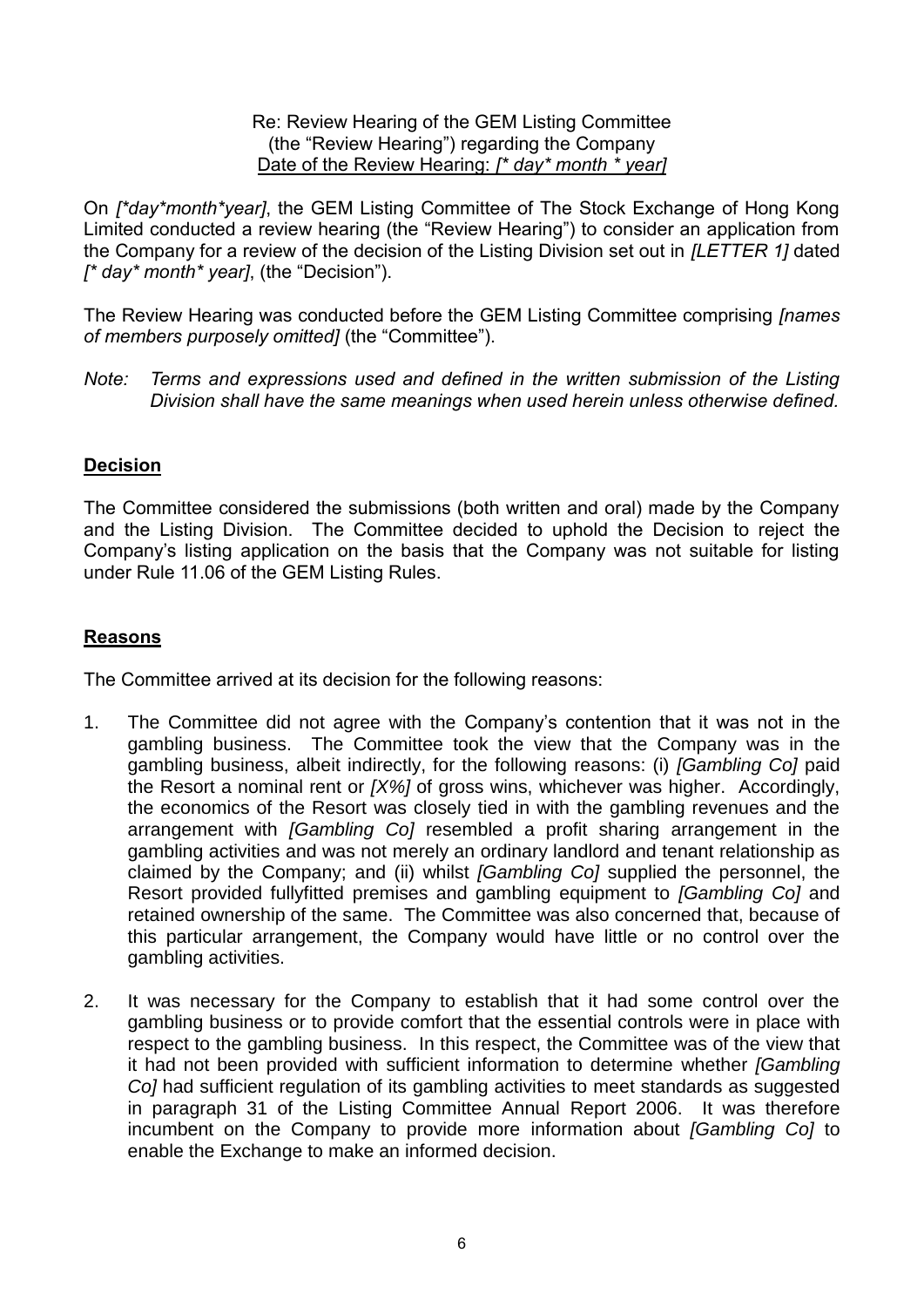In order for the Company to re-submit its listing application, the Committee has suggested that the Company: (i) provide more information on how *[Gambling Co]* operates and regulates its gambling activities, in particular, to address issues such as prevention of serious crimes and money laundering activities; and (ii) describe how *[Gambling Co]* runs and controls the gambling activities in the Resort.

Yours faithfully For and on behalf of The Stock Exchange of Hong Kong Limited

*[Signed]*

Acting Secretary to the GEM Listing Committee

. . . . . . . . . . .

# **LETTER 3**

*[Date]*

*[Name and Address of Sponsor]*

Dear Sirs,

### Re: Review Hearing of the GEM Listing (Review) Committee (the "Review Hearing") regarding the Company Date of the Review Hearing: *[\* day\* month \* year]*

On *[\*day\*month\*year]*, the GEM Listing (Review) Committee of The Stock Exchange of Hong Kong Limited conducted a review hearing (the "Review Hearing") to consider an application from the Company for a review of the decision of the GEM Listing Committee of *[\*day\*month\*year]* and set out in the *[LETTER 2]* dated *[\*day\*month\* year]* (the "First Decision").

The Review Hearing was conducted before the GEM Listing (Review) Committee comprising *[names of members purposely omitted]* (the "Review Committee").

*Note: Terms and expressions used and defined in the written submission of the Listing Division shall have the same meanings when used herein unless otherwise defined.*

## **Decision**

The Review Committee considered all the submissions (both written and oral) made by the Company and the Listing Division. The Review Committee decided to overturn the First Decision and allow the Company to proceed with its listing application in accordance with the GEM Listing Rules, subject to the following conditions: